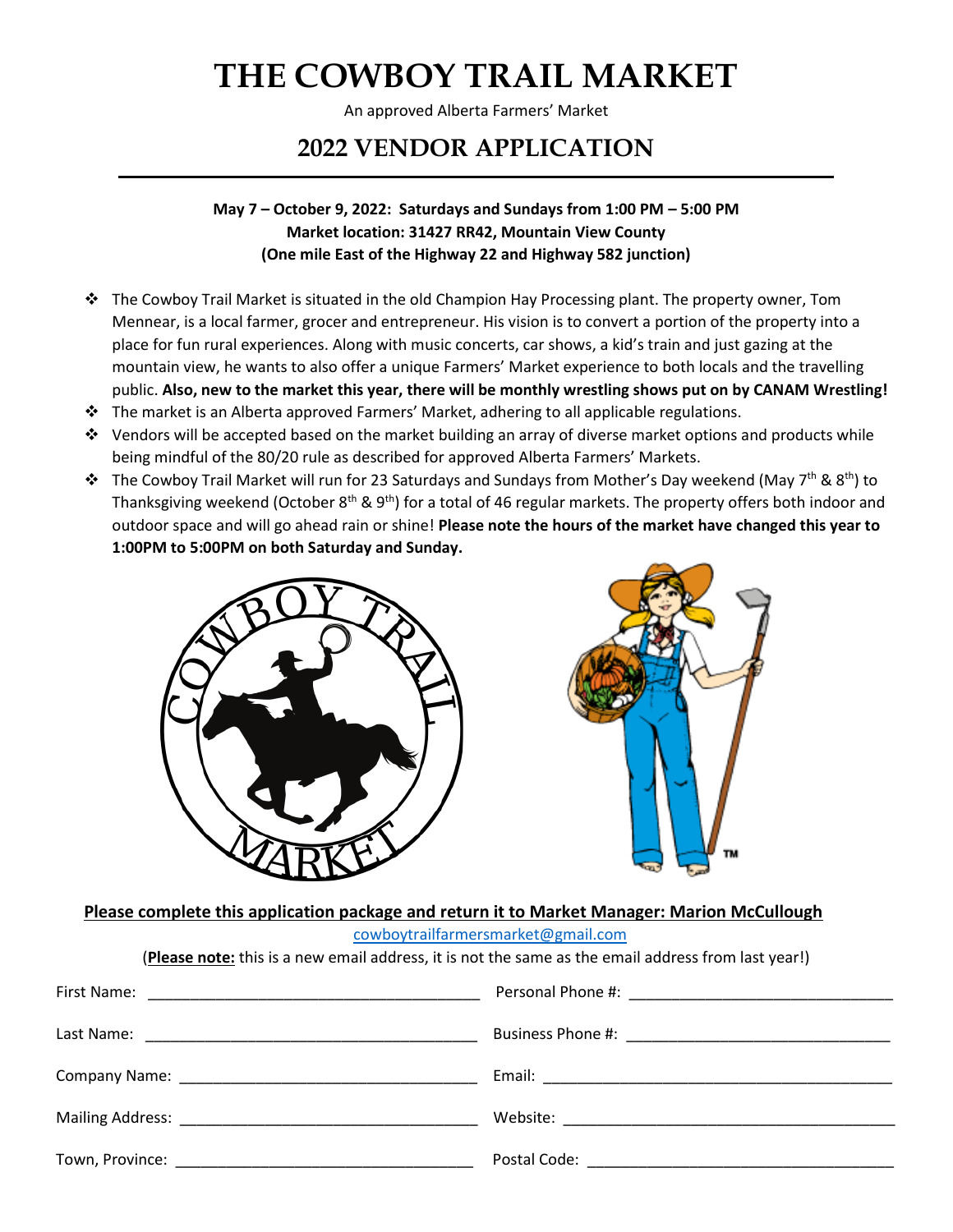An approved Alberta Farmers' Market

## **2022 VENDOR APPLICATION**

| Please check the market dates you commit to attend: |                     |                     |                     |  |
|-----------------------------------------------------|---------------------|---------------------|---------------------|--|
| $\Box$ May 7                                        | $\Box$ May 8        | $\Box$ May 14       | $\Box$ May 15       |  |
| $\Box$ May 21                                       | $\Box$ May 22       | $\Box$ May 28       | $\Box$ May 29       |  |
| $\Box$ June 4                                       | $\Box$ June 5       | $\Box$ June 11      | $\Box$ June 12      |  |
| $\Box$ June 18                                      | $\Box$ June 19      | $\Box$ June 25      | $\Box$ June 26      |  |
| $\Box$ July 2                                       | $\Box$ July 3       | $\Box$ July 9       | $\Box$ July 10      |  |
| $\Box$ July 16                                      | $\Box$ July 17      | $\Box$ July 23      | $\Box$ July 24      |  |
| $\Box$ July 30                                      | $\Box$ July 31      | $\Box$ August 6     | $\Box$ August 7     |  |
| $\Box$ August 13                                    | $\Box$ August 14    | $\Box$ August 20    | $\Box$ August 21    |  |
| $\Box$ August 27                                    | $\Box$ August 28    | □ September 3       | $\Box$ September 4  |  |
| $\Box$ September 10                                 | $\Box$ September 11 | $\Box$ September 17 | $\Box$ September 18 |  |
| $\Box$ September 24                                 | $\Box$ September 25 | □ October 1         | □ October 2         |  |
| October 8<br>$\Box$                                 | October 9<br>$\Box$ |                     |                     |  |

#### **Booking Rules:**

- ❖ Stall prices will depend on location (inside or outside).
- ❖ Full time vendors will have the same stall each market, single use may vary depending on availability.
- ❖ Make cheques payable to: **Cowboy Trail Market**; send e-transfers to: **[northernmist@telus.net.](mailto:northernmist@telus.net)**
- ❖ Payment for stalls must be made by the first Saturday of each month.
- ❖ Vendor placement within specified locations will be up to the discretion of the Market Manager.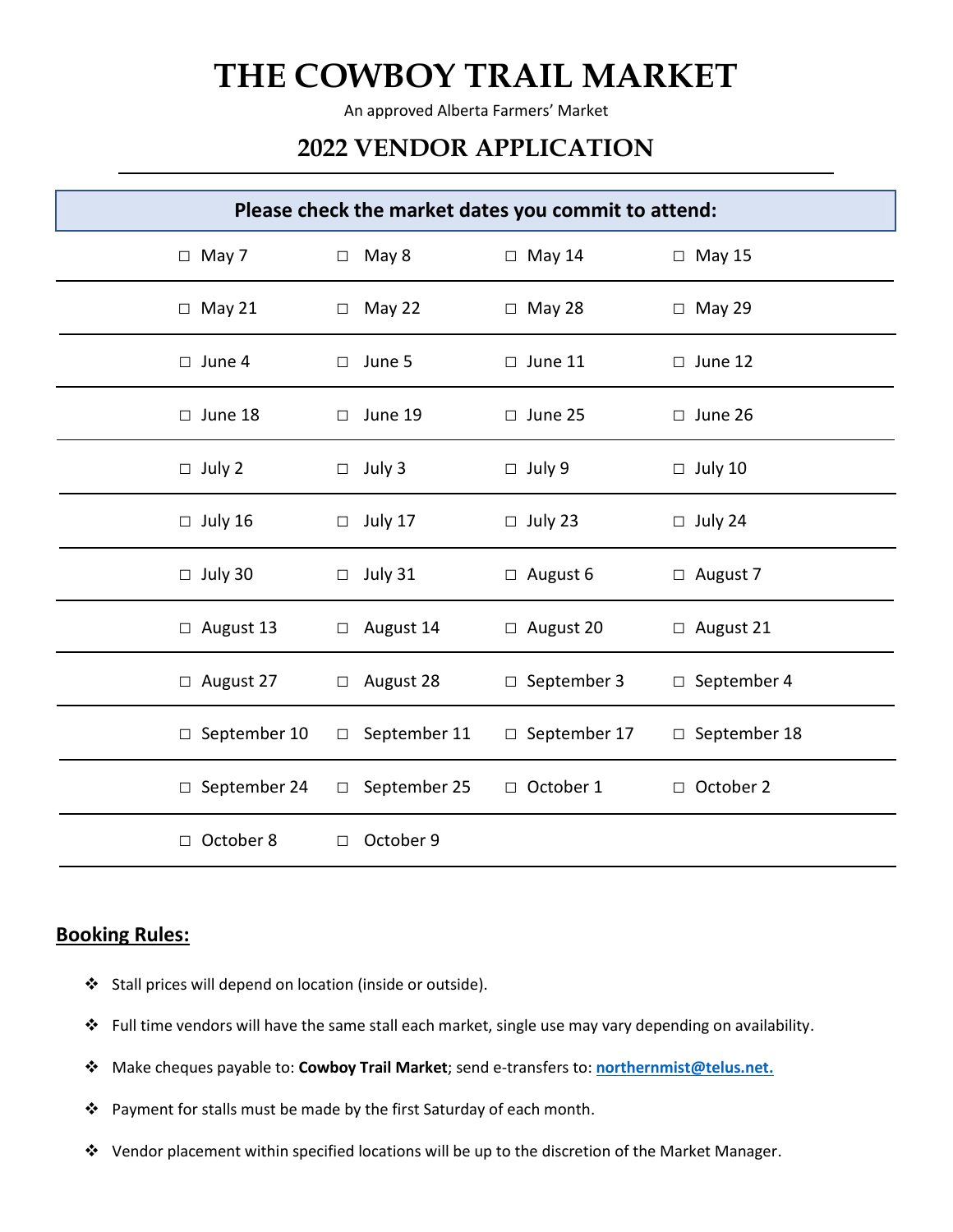An approved Alberta Farmers' Market

### **2022 VENDOR APPLICATION**

### **Please check the product(s) you will offer for sale. Ask the Market Manager for approval of products not listed here. No used and antique items.**

| Garden Produce          | Greenhouse Produce<br>П           | Preserves, Condiments, Sauces<br>$\Box$ |
|-------------------------|-----------------------------------|-----------------------------------------|
| <b>Baking</b><br>$\Box$ | Dairy                             | Meat, Fish, Poultry, Eggs<br>$\Box$     |
| Candy                   | <b>Other Food Products</b>        | <b>Other Agricultural Products</b>      |
| □                       | п                                 | $\Box$                                  |
| Jewelry                 | <b>Cosmetics, Personal Beauty</b> | Artwork, Needlework                     |
| П                       | П                                 | $\Box$                                  |
| Wood Crafts             | Knitting, Sewing, Crocheting      | <b>Other Craft and Artisan Products</b> |
| П                       | $\Box$                            | П.                                      |
| Pet Food                | <b>Pet Crafts</b>                 |                                         |

Provide a detailed description of all the items you intend to sell at the market. If you intend to add products that are not listed on this form, check with the Market Manager for approval.

\_\_\_\_\_\_\_\_\_\_\_\_\_\_\_\_\_\_\_\_\_\_\_\_\_\_\_\_\_\_\_\_\_\_\_\_\_\_\_\_\_\_\_\_\_\_\_\_\_\_\_\_\_\_\_\_\_\_\_\_\_\_\_\_\_\_\_\_\_\_\_\_\_\_\_\_\_\_\_\_\_\_\_\_\_\_\_\_\_\_\_\_\_\_\_\_\_\_

\_\_\_\_\_\_\_\_\_\_\_\_\_\_\_\_\_\_\_\_\_\_\_\_\_\_\_\_\_\_\_\_\_\_\_\_\_\_\_\_\_\_\_\_\_\_\_\_\_\_\_\_\_\_\_\_\_\_\_\_\_\_\_\_\_\_\_\_\_\_\_\_\_\_\_\_\_\_\_\_\_\_\_\_\_\_\_\_\_\_\_\_\_\_\_\_\_\_

\_\_\_\_\_\_\_\_\_\_\_\_\_\_\_\_\_\_\_\_\_\_\_\_\_\_\_\_\_\_\_\_\_\_\_\_\_\_\_\_\_\_\_\_\_\_\_\_\_\_\_\_\_\_\_\_\_\_\_\_\_\_\_\_\_\_\_\_\_\_\_\_\_\_\_\_\_\_\_\_\_\_\_\_\_\_\_\_\_\_\_\_\_\_\_\_\_\_

\_\_\_\_\_\_\_\_\_\_\_\_\_\_\_\_\_\_\_\_\_\_\_\_\_\_\_\_\_\_\_\_\_\_\_\_\_\_\_\_\_\_\_\_\_\_\_\_\_\_\_\_\_\_\_\_\_\_\_\_\_\_\_\_\_\_\_\_\_\_\_\_\_\_\_\_\_\_\_\_\_\_\_\_\_\_\_\_\_\_\_\_\_\_\_\_\_\_

### **Vendor Pricing:**

Please check which type of stall you would like to choose:

□ Inside stall (\$15.00/day) □ Outside stall (\$10.00/day)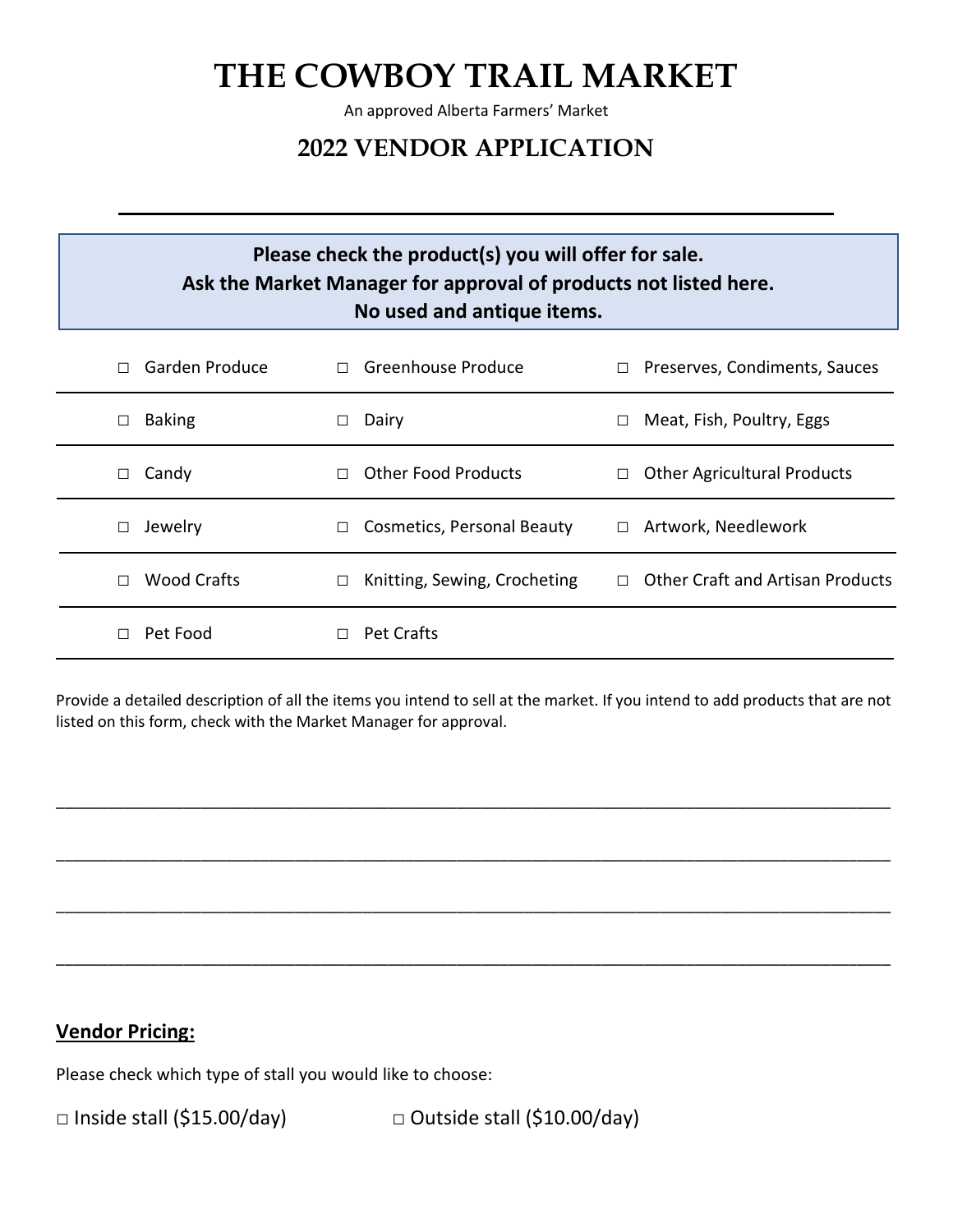An approved Alberta Farmers' Market

## **2022 VENDOR APPLICATION**

### **Vendor Rules:**

- ❖ All vendors selling food and/or edible agricultural products shall complete the **Alberta Food Safety Basics for Farmers' Markets** course and **display the certificate** as proof of course completion at the market. A copy of the certificate shall be kept with the Market Manager. For the Alberta Food Safety Basics for Farmers' Markets course:
	- Go t[o www.albertahealthservices.ca/eph/eph.aspx](http://www.albertahealthservices.ca/eph/eph.aspx)
	- Click on Take a Course in the **Top Searches** links in the center of the page
	- Click on Alberta Food Safety Basics for Farmers' Markets
- ❖ **Vendors shall supple their own table and table covering.** A limited number of tables are available for a small charge. Table coverings shall be clean for each market day. Food must be protected from dust or other contamination. Outdoor vendors may set up a tent covering.
- ❖ Each stall shall be no more than 10' x 10'. A vendor may wish to book for multiple stalls.
- ❖ Vendors may begin set-up 1.5 hours before the start of the market. *Set-up shall be completed 15 minutes before the market opens.*
- ◆ Vendors may unload in the unloading area and shall park in the designated parking area.
- ❖ A \$25.00 penalty will be imposed for NSF cheques.
- ❖ Vendors may use free-standing displays to provide additional product information. Displays shall be no more than 6 feet tall. All displays shall fit within each vendor's assigned space (approximately 10' x 10'), leaving appropriate room for movement between assigned spaces and shall in no way impede movement between or around assigned spaces.
- ❖ Stall placement will be assigned by the Market Manager.
- ❖ Vendors shall stay until the end of the market, unless they sell out early. If they sell out early, the vendor shall display a sign saying "**Sorry, sold out**".
- ❖ Vendor's children will be allowed at the market if they are supervised and not creating a disturbance.
- ❖ Vendors shall be neat and clean in appearance and shall conduct themselves in a respectful and professional manner. Vendors shall refrain from smoking and the use of profane language.
- ❖ Vendors are advised to have adequate liability insurance.
- ❖ Vendors shall ensure that their products are priced clearly and labelled if applicable.
- ◆ Vendors shall comply with all applicable regulations and labeling rules. Vendors may wish to consult with the local health inspector to ensure that they are in compliance with all food safety rules before selling at the market:
	- Cortney Hlady, Public Health Inspector
	- 403-943-2288
	- [cortney.hlady@ahs.ca](mailto:cortney.hlady@ahs.ca)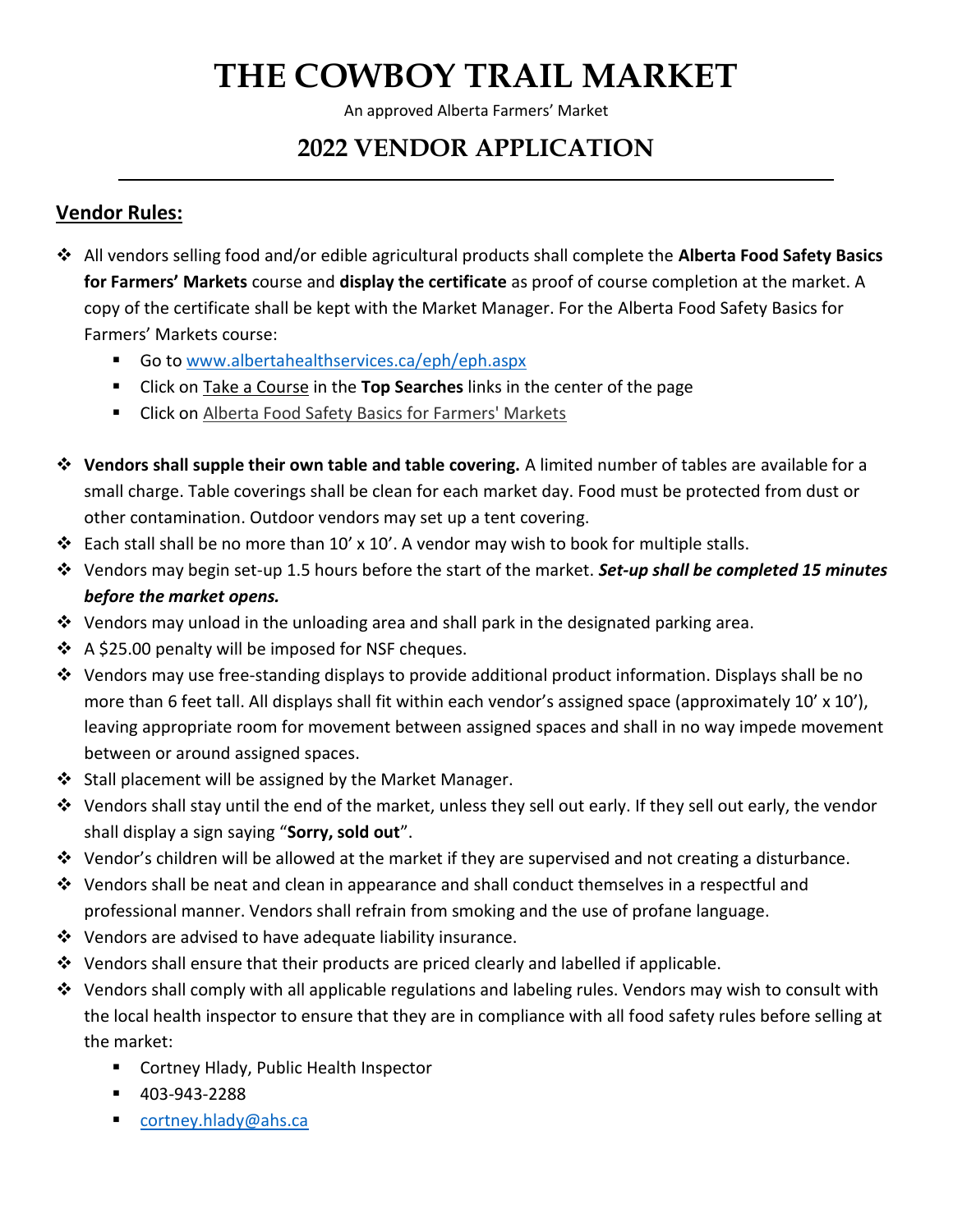An approved Alberta Farmers' Market

## **2022 VENDOR APPLICATION**

### **Vendor Rules (Continued):**

- ❖ Vendors wishing to provide food samples shall prepare the samples at home prior to the market, shall ensure that the samples are protected from consumer contamination and shall supply single use serving utensils (toothpicks or another disposable server), along with an appropriate receptacle for garbage disposal.
- ❖ Vendors who are preparing food on site shall wash or sanitize their hands immediately before handling food.
- ◆ Vendors shall clean and tidy their space at the end of each market. Vendors are also responsible for leaving the Cowboy Trail Market building and parking lot clean and neat after each market.
- ◆ All vendors shall be qualified to answer consumer questions about their products offered for sale.

### **Conflict Resolution:**

- 1. The Cowboy Trail Market Manager is responsible for supervising vendor conduct regarding the market.
- 2. Any complaints, conflicts or other issues concerning the market (including the breach of market rules) shall be directed to the Market Manager.
- 3. The Market Manager shall notify all parties to a complaint, conflict or other issue, requesting that the matter be resolved within a reasonable period of time, to be set by the Market Manager.
- 4. The Market Manager may impose remedies, including mediation, penalties, suspension or expulsion.
- 5. The Market Manager shall have a good knowledge of the food safety legislation and shall be responsible for enforcing them.
- 6. The Market Manager may suspend a vendor for a flagrant or continued breach of market rules, or for violent or destructive behavior.
- 7. Vendors may request a meeting of the management board during the season if they have any problems or concerns.

### **Cowboy Trail Market Administration:**

- ❖ The Market Manager shall act as the agent for the overseeing body and the property owner to ensure that the Cowboy Trail Market follows all applicable legislation and bylaws, including any additional or emergency health guidelines.
- ❖ All vendors shall fill out a vendor application form and read all market rules and sign to agree to the terms.
- ❖ The Market Manager shall decide which vendors to approve. There shall be an effort to provide a wide range and variety of works of art, crafts, baking and agricultural products without over representing a single product.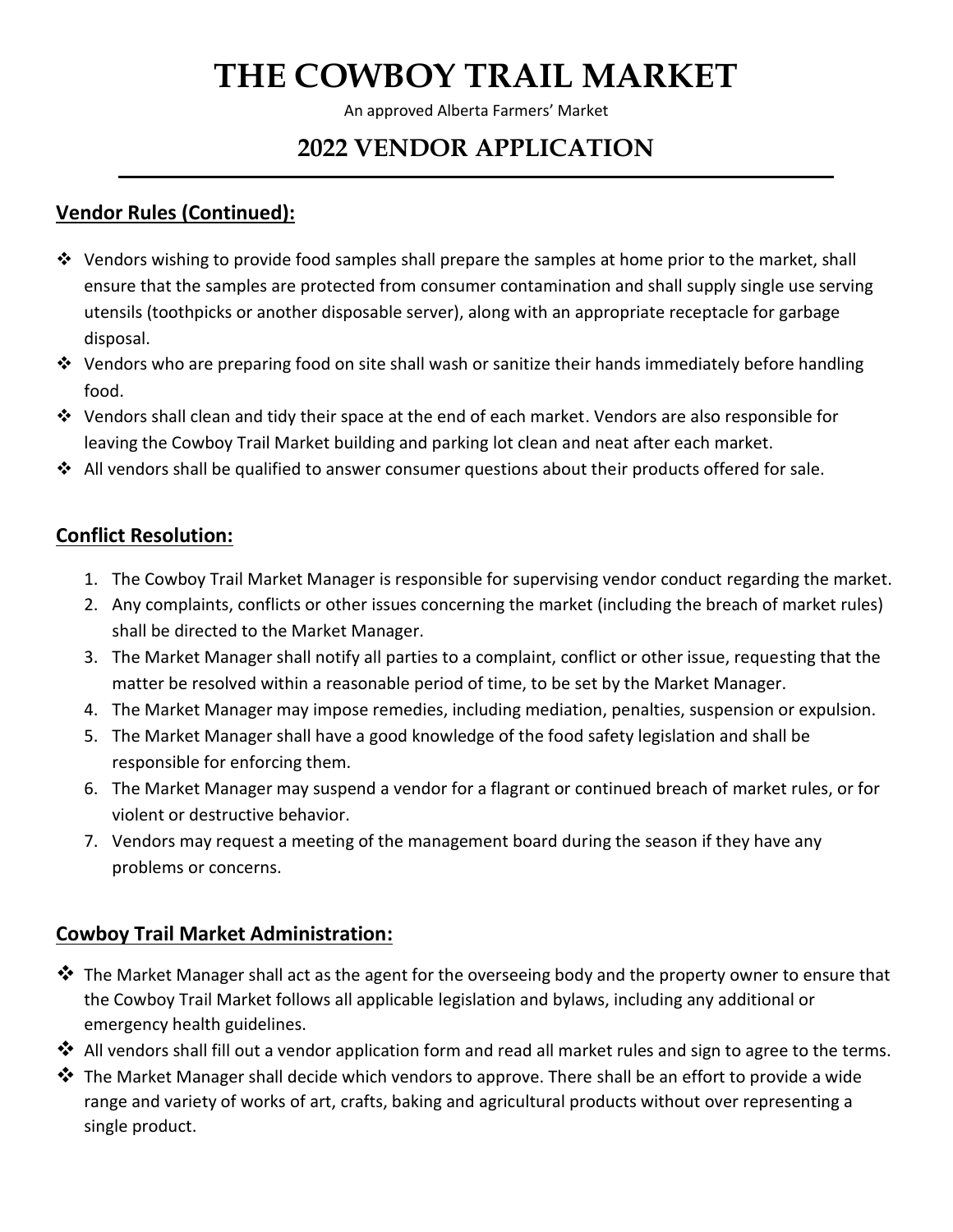An approved Alberta Farmers' Market

## **2022 VENDOR APPLICATION**

### **Cowboy Trail Market Administration (Continued):**

- ❖ Selling used and antique items shall not be permitted at the market.
- ❖ The Market Manager shall decide on the maximum number of stalls allowed at the market. The Market Manager shall decide on the placement of stalls.

### **Declaration:**

I acknowledge and accept all risk arising or pertaining to my participation in the Cowboy Trail Market and waive all claims, rights or causes of action arising against the Cowboy Trail Market or the Market Manager.

The Cowboy Trail Market and its members are not responsible for loss or damage to vendors' products or personal property. The Cowboy Trail Market does not provide warranties or guarantees of vendor products.

By signing this form, I declare the information here to be complete and accurate. I have read the Cowboy Trail Market Rules provided to me with this application package and I agree to comply with them. I understand that not all applicants may be granted space at the Cowboy Trail Market and that it is the right and responsibility of the Market Manager to decide allocation of space.

Name of Vendor: **with a set of vendor**  $\sim$ 

Signature of Vendor: \_\_\_\_\_\_\_\_\_\_\_\_\_\_\_\_\_\_\_\_\_\_\_\_\_\_\_\_\_\_\_\_\_\_\_\_\_\_\_\_\_\_\_\_\_\_\_\_\_\_\_\_\_\_\_\_\_\_\_\_\_\_\_\_\_\_\_\_\_\_\_\_

Date:  $\Box$ 

#### Vendors should keep a photocopy of this signed application/market rules for their records.

Send completed application forms to:

**Market Manager:** Marion McCullough Mailing address: Marion McCullough

P: 403-638-3176 C: 403-636-1955 PO Box 2095

[cowboytrailfarmersmarket@gmail.com](mailto:cowboytrailfarmersmarket@gmail.com) Sundre, AB